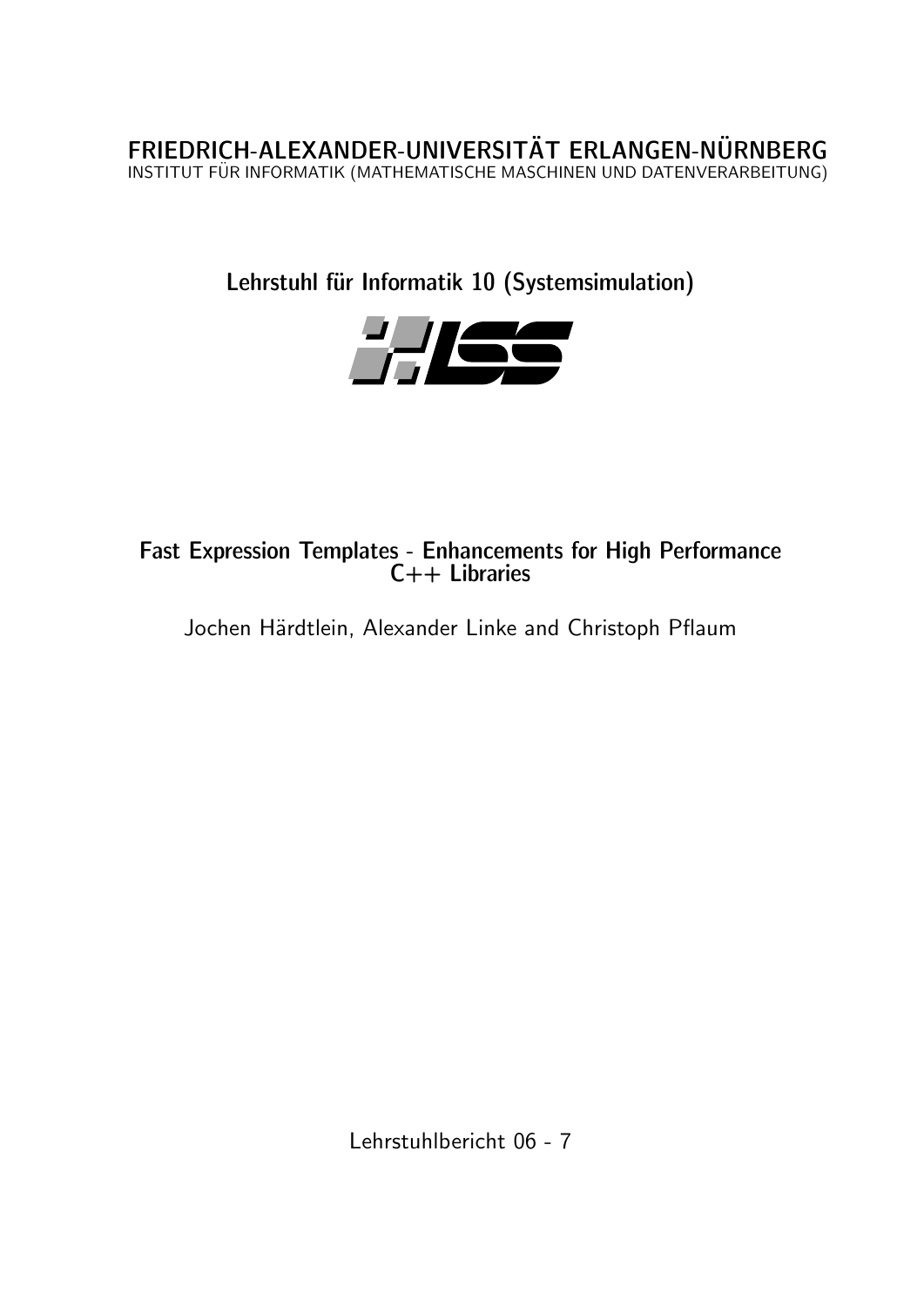# Fast Expression Templates - Enhancements for High Performance C++ Libraries

# Jochen Härdtlein, Alexander Linke and Christoph Pflaum

#### Abstract

Expression templates (ET) can significantly reduce the implementation effort of mathematical software. For some compilers and expressions, however, it can be observed that classical ET implementations do not deliver the expected performance. This is because aliasing of pointers in combination with the complicated ET constructs becomes much more difficult. Therefore, we introduced the concept of enumerated variables, which are provided with an additional integer template parameter. Based on this new implementation of ET we obtain a C++ code whose performance is very close to the handcrafted C code. These so-called Fast Expression Templates (FET) use the principle of enumerating variables to assist the compiler in optimization.

# 1 The History of Expression Templates

Veldhuizen and Vandevoorde concurrently recognized the potential of expression templates (ET) in the C++ programming language. In 1995 and 1996 Veldhuizen published his first articles about template meta programming [\[10\]](#page-7-0) and ET [\[11\]](#page-7-1). ET were proposed to overcome performance problems which arise from simple operator overloading in mathematical expressions. They avoid unnecessary temporaries by performing some kind of expression dependent inlining within a single loop. Therefore, less data is pushed through the memory hierarchy during the evaluation. For many systems the efficiency of ET implementations competes with their Fortran counterparts [\[12\]](#page-7-2), but unfortunately not for all. Performance problems with ET were studied for the first time by Bassetti, Davis, and Quinlan in 1997, see [\[1\]](#page-7-3) and [\[2\]](#page-7-4). The main problem turned out to be that compilers have difficulties to resolve the complicated template constructs in the designated way. We will discuss this issue in more detail below. The second obvious problem is caused by the additional storage requirements of the expression parts in the wrapper classes. These two reasons cause - mainly for small data sets - the performance losses in the usage of ET. In the following we will present the classical implementation of ET, analyze a simple example and compare the result with the corresponding handcrafted C code. After that we will explain two different implementations of the concept of Fast Expression Templates (FET) which is based on the idea of enumerated variables. We will provide several examples to confirm the performance expectations.

# 2 ET introduced by Veldhuizen

For the implementations presented below we always use the same example, the component-wise multiplication of vectors. The parts for this example are the class Vector representing the operating class for the vector data, the class Times which provides the multiplication of vectors or expressions, and the overloaded operator \* that calls the appropriate methods. The interior evaluation calls the function give(int i), that has to be implemented in each operating class and the vector class. This somewhat cryptic notation of the classes and functions serves for the compact design of the code fragments below. The operating principle of ET was published by Veldhuizen in [\[10\]](#page-7-0). In the following Listing this idea is applied to our example.

```
template<typename L, typename Op, typename R>
struct X{
  const L& l; const R& r;
```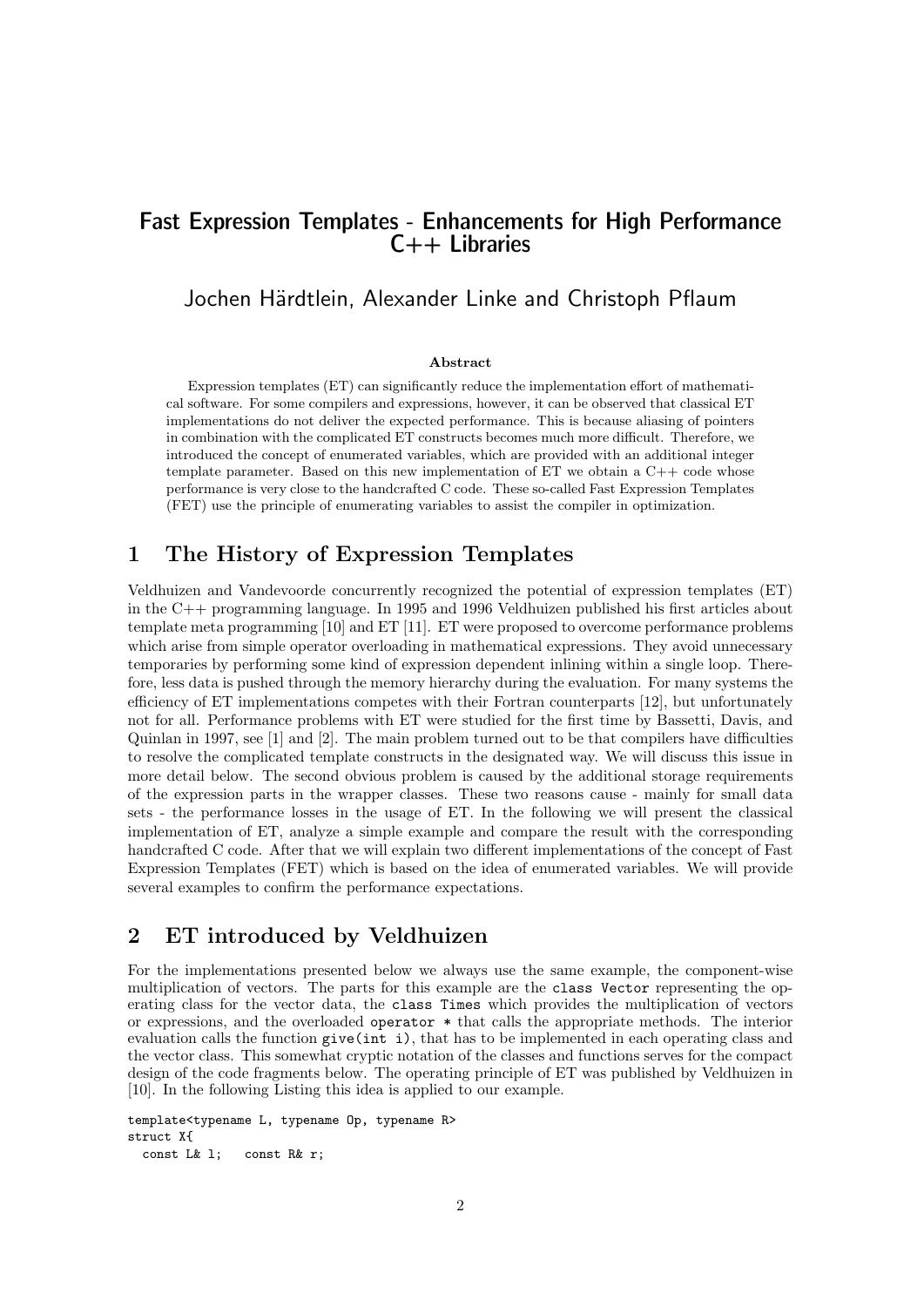```
X(const L& 1, const R& r<sub>1</sub>) : 1(1<sub>1</sub>), r(r_1){}
  double give(int i) const {return Op::apply(l.give(i), r.give(i));}
};
struct Times{
   static double apply(double a, double b) {return a*b;}
};
class Vector{
  double *data; const int N_;
 public:
  Vector(int N, double val);
  double give(int i) const {return data[i];}
  template<typename L, typename Op, typename R>
  void operator=(const X<L, Op, R>& x){
    for(int i=0; i < N_; ++i) data[i] = x.give(i); }
\ddot{\ }:
template<typename L>
X<L,Times, Vector> operator*(const L& l,const Vector &v){
  return X<L,Times, Vector>(l,v);
}
template<typename L, typename R>
X<L,Times, R> operator*(const L& l,const R &r){
  return X < L, Times, R > (1, r);
}
```
The wrapper class X connects two expressions L and R by an operation  $\mathbb{O}_p$ . 1 and r represent the left and the right child in the template parse tree, respectively. The evaluation is done in the function give, that starts the call of the static member function  $\text{apply}(\ldots)$  of the operating class Op. The core idea is that the operator \* does not evaluate the operation but only returns an object that stores the expression information as a template type. The evaluation is only started in the assignment operator = of the class Vector and thus the expression is, in principle, inlined and computed in one loop. Let us study this in more detail by considering the example  $c = a * b * a$ . An expansion of the type inference mechanism would look as follows:

```
c = a * b * a;= X<X<Vector,Tmes,Vector>,Times,Vector>(X<Vector,Times,Vector>(a,b),a)
  =: \bar{x}
```
Here, we denote the template tree build by the expression x. Now we present the call of the assignment operator = of the vector c for this expression. This leads directly to the loop that evaluates the expression for each index  $i$  and invokes  $x$ .give $(i)$ :

```
c.operator= <X<X<Vector,Times,Vector>,Times,Vector> > >(x){
             for(int i = 0; i < N_; ++i) data[i] = x.give(i);
```
Next, let us concentrate on the call  $x$ .give(i) for a fixed index i. An expansion of this shows the call of  $\text{Times:apply}(\ldots)$  of the operating class and  $\text{give}(i)$  of the corresponding data pointers.

```
c.data[i] = x.give(i);= Times::apply(x.l.give(i),x.r.give(i));
= Times::apply(Times::apply(x.l.l.give(i),x.l.r.give(i)),x.r.give(i));
= Times::apply(Times::apply(x.l.l.data[i],x.l.r.data[i]),x.r.data[i]);
```

```
= x.l.l.data[i] * x.l.r.data[i] * x.r.data[i];
```
Using the names of the pointers they denote in fact we obtain a code that resembles to a native implementation in C:

for(int i=0;  $i \lt N$ ; ++i) c.data[i]=a.data[i]\*b.data[i]\*a.data[i];

This is the principle how ET should work. But as we will subsequently demonstrate compilers have problems with this ET approach.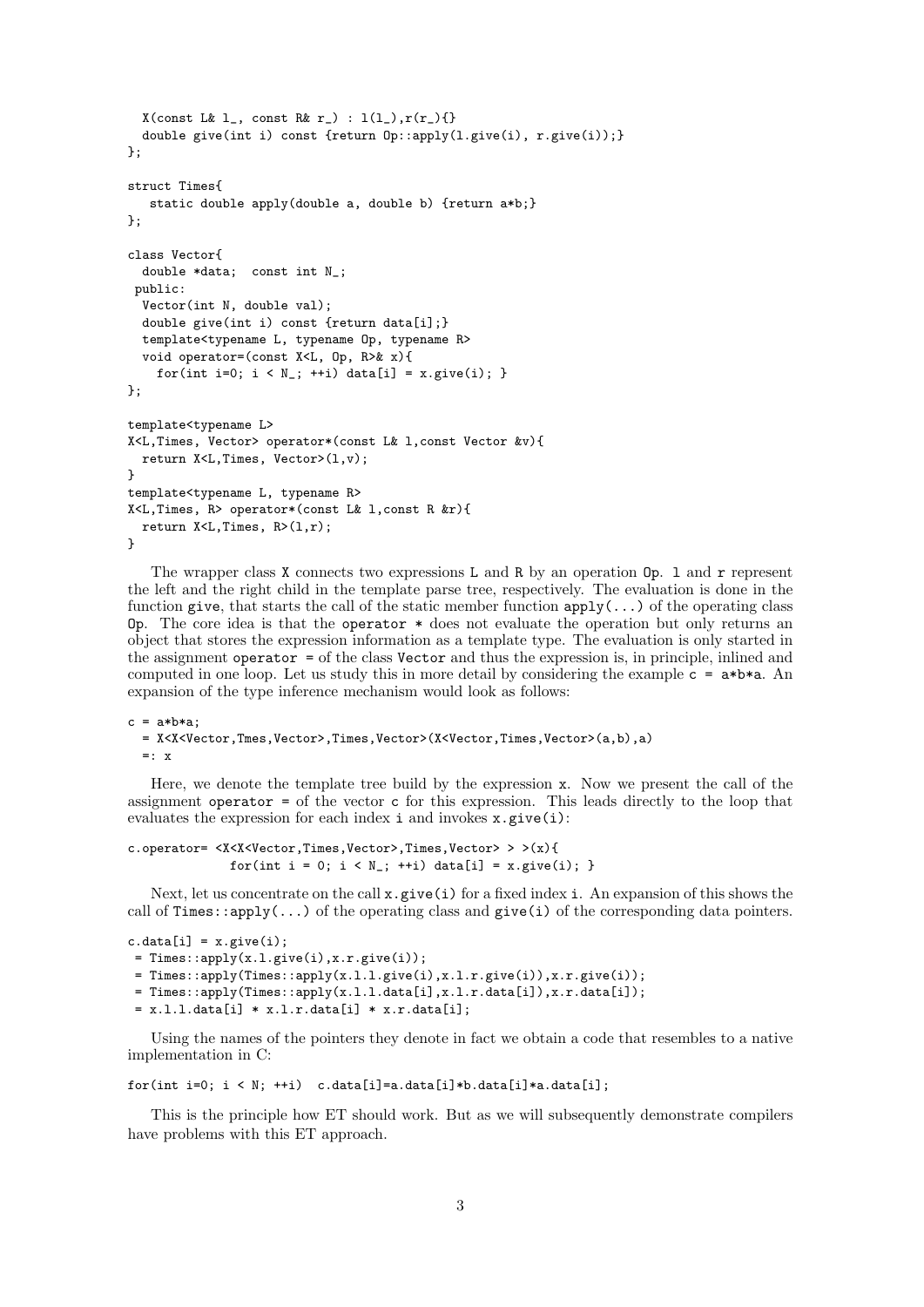# 3 Performance Problems

This classical implementation of ET does not perform for every expression in the manner explained above. These problems with ET were studied for the first time by Bassetti, Davis, and Quinlan in 1997, see [\[1\]](#page-7-3) and [\[2\]](#page-7-4). For the sake of simplicity, let us consider the computation from above,  $c = a * b * a$ . On an Intel Pentium 4 machine, for instance, this compiled with the  $g_{+}+3.3.3$  compiler achieves a performance inferior to handcrafted C code. Bassetti, Quinlan, and Davis figured out that every leaf in the expression parse tree has its own different data pointer, even the same vectors containing the same data. The compiler does not cope with  $x.l.l.l.data$  and  $x.r.data$  representing the same pointer a.data. In principle this is a problem of aliasing. As a consequence, for each reference to an entry of the array of vector a the data is loaded, at the second time starting a load instruction, while it is already in cache. This obviously causes performance lacks and prevents arithmetical optimizations. Since the repeated use of the same vectors in one expression is rather unusual, this problem only appears for some applications. On platforms that work with vectorization aliasing is even more important. Concurrently computations of array entries need very accurate knowledge about pointer dependencies. The performance results reached by ET code affirm this problem. This is one important reason why C++ codes are rarely used on such platforms.

For small vector lengths another problem appears. In each instance of the wrapper class X the left and the right children have to be stored. This should be needless since the template argument contains all information for the computation. This extra storage affects the performance of ET for small vector lengths.

### 4 Alternative Implementation of ET

Another policy of implementing ET is presented in Listing below.

```
template<class A> class X{
const A& cast() const {return static_cast<const A&>(*this);}
};
template <class L class R>
struct Times : public X<Times<L,R> > {
  const L& l; const R& r;
  Times(const L& 1_, const R& r_) : l(l_-), r(r_-)\double give(int i) const {return l.give(i)*r.give(i);}
};
class Vector : public X<Vector> { ...
  template<class A>
  void operator=(const X<A>& a){
   for(int i = 0; i < N_{-}; ++i)
     data[i] = a.cast().give(i);};
template <class L, class R>
inline Times<L,R> operator*(const X<L>& l, const X<R>& r){
  return Times<L,R>(l.cast(),r.cast());
}
```
The wrapper class X only contains a method for a static cast to its template class type which is always the child of the wrapper class in the parse tree. X therefore serves as an interface for the occurring operating classes which inherit from it. The wrapper class X only encloses the whole expression and does not appear inside the parse tree anymore. This enclosing X is removed by a cast while combining two expressions in the overloaded operator functions similar to the Barton-Nackman-Trick, see [\[13\]](#page-7-5). The rest of this implementation works analogously to the presentation above. This implementation provides no improvement in terms of performance but we prefer it because the wrapper class does no longer appear inside the expression tree.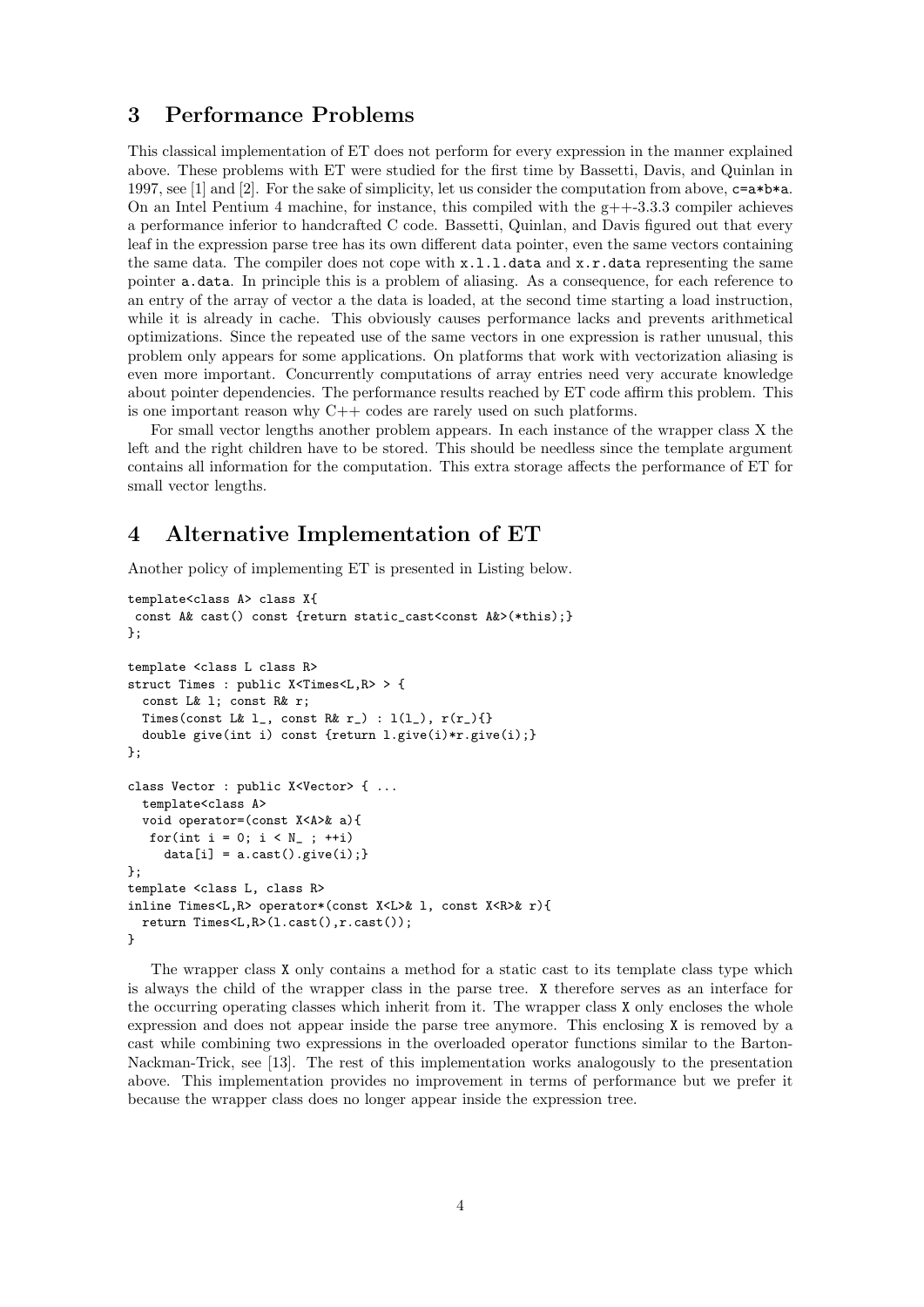### 5 Enumerated Variables

As a basis for the FET implementations below an approach for distinguishing the types of variables is necessary. The information the compiler can get from the template parameter of the expression is the combination of vectors but not which vectors occur. In some simplified view the compiler only gets the following type information of the example  $c = a * b * a$ :

```
Vector = Vector * Vector * Vector.
```
This illustrates that each occurring Vector gets a different data pointer for its array. Hence we want the programmer to distinguish the vectors in their types. By adding a template integer to the class Vector

```
template <int vnum> class Vector{...}
```
and declaring each vector by a different number

```
Vector<1> a; Vector<2> b; Vector<3> c;
```
this problem can easily be solved. However, no vector with the same template number may be declared twice because the aim is to support the compiler in recognizing multiple occurrences which would then fail. Let us apply this trick to our example, where the type information reads as

```
Vector <3> = Vector <1> * Vector <2> * Vector <1>.
```
Since now different vectors have different types the former problem remains. Equal vectors do not lead to the same data pointers. But we use this idea as a starting point for the following presentations.

### 6 FET by Expression-dependent Pointer Storage

To overcome this repeated creation of different pointers for the same data we implement the class Pointer\_Set for storing only those pointers needed to evaluate an expression.

```
template <class C>
struct Pointer_Set{
 static double* d_[C::num+1];
 static void init(const X<C>& x){ x.cast().template Set<C>();}
 template<int pos>
  static void set(double* d){d_[pos] = d;}
 template<int pos>
 static double*& get () {return d_[pos];}
};
template<class C> double* Pointer_Set<C>::g_d[C::num+1];
template <class L, class R>
struct Times : public X<Times<L,R> >{
  const L& l; const R& r;
  static const int num = _MAX_(L::num, R::num);
  Times(const L& 1_, const R& r_) : l(l_-), r(r_-){}
  template <class C> double give(int i) const {
   return l.template give<C>(i)*r.template give<C>(i);}
  template <class C>
  void Set() const {1.template Set<C>();r.template Set<C>();}
};
template <int vnum>
class Vector : public X<Vector<vnum> > { ...
  static const int num = vnum;
  template<class A> void operator=(const X<A>& x){
   Pointer_Set<A>::init(x);
   for(int i = 0; i < N_{-}; ++i)
      data[i] = x.cast() .template give <A>(i);template <class C>
```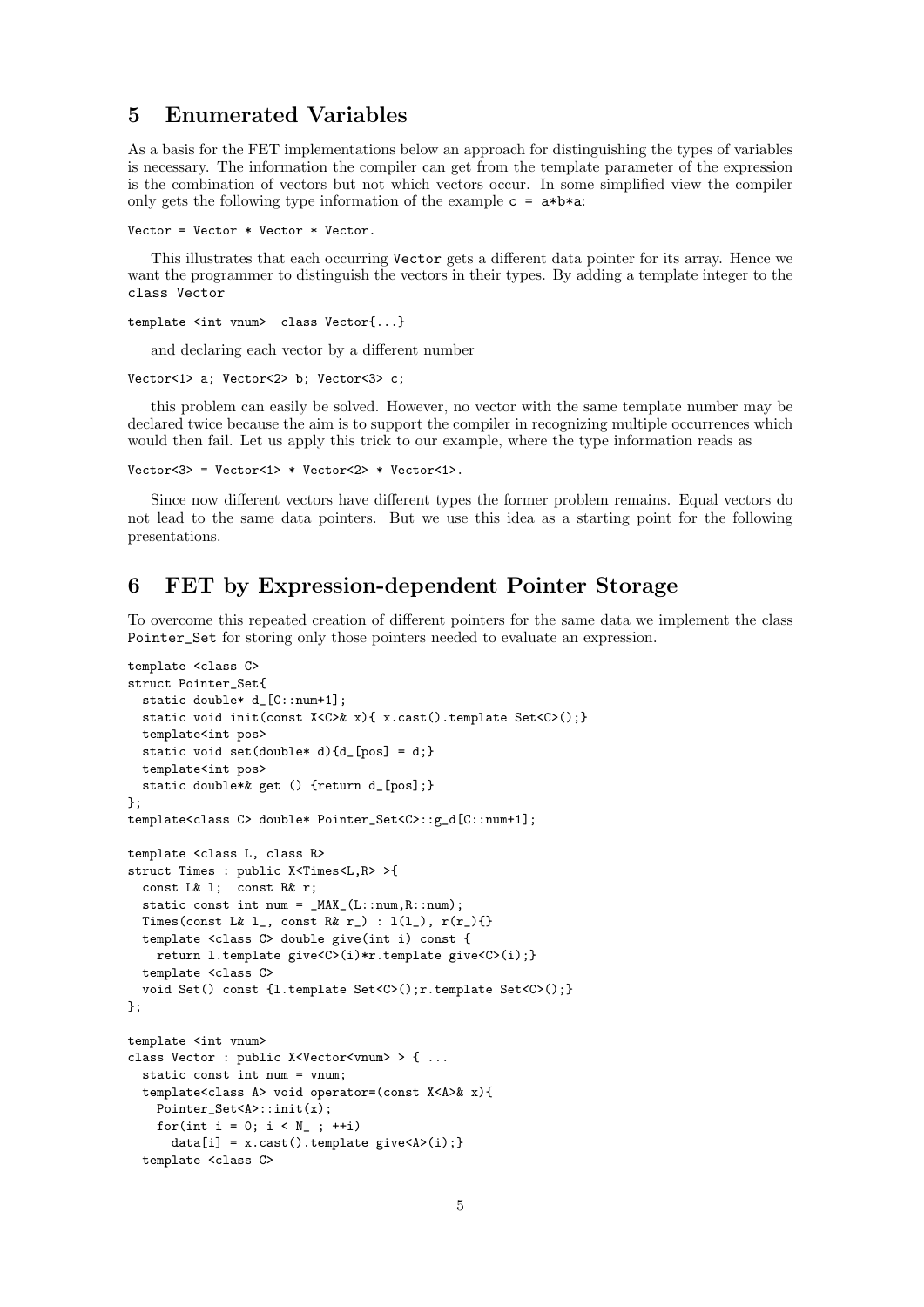```
double give(int i) const {return Pointer_Set<C>::get<vnum>()[i];}
  template<class C>
   void Set() const {Pointer_Set<C>::set<vnum>(data);}
};
```
All members of Pointer\_Set are static and the size of the static pointer array depends on the vectors in the expression. For the computation of this size we calculate the maximum of the occurring template integers in each operating class. In the assignment operator the according Pointer\_Set array is filled with the pointers that are needed for the computation by invoking the  $init(...)$  function. Since the evaluation only takes its pointers out of this class by the call of  $give(...),$  they are forced to be identical. But it has to be ensured that each vector has a different template integer. By this construct the compiler really works in the way we want it to and the performance for vector lengths larger than 50 is very close to the performance of handcrafted C code. However, for smaller sizes the problem of the extra storage in the operating and vector classes dominates and still causes performance lacks.

#### 7 FET by Static Data Pointers

As a last improvement the data pointer of the vector classes is declared static, which is possible since each vector has a different template type.

```
template <class A> class X{};
template <class L, class R>
struct Times : public X<Times<L,R> > {
  static double give(int i){return L::give(i)*R::give(i);}
};
template <class L, class R>
inline Times<L,R> operator*(const X<L>& l, const X<R>& r){
 return Times<L,R>();}
template<int num>
class Vector : public X<Vector<num> >{ ...
  static double* data;
  const int N_;
public:
  template<class A>
  void operator=(const X<A>& a) const {
    for(int i = 0; i < N_; ++i) data[i] = A::give(i);
  }
  static double give(int i) {return data[i];}
};
template<int num> double* Vector<num>::data;
```
By changing the function  $give(\ldots)$  to static as well the evaluation in the operating classes can be called directly on the template types without storing any members. This implementation is very short and uses only the type of the template parse tree build from the expression. Without requiring extra storage of the pointers the performance of C code is reached because the static data pointers itself are not created anew for the evaluation. The static arrays are unique in the programming code and the compiler can thus work with this data pointers as with global variables.

However, some new technical problems arise from this implementation. Consider the expression template constructs for the multiplication of a vector and a double precision variable. This can easily be implemented using a class that stores the double precision number as astatic member set from within the constructor:

```
template <class A>
struct C : public X<C<A> >{
  C(double val_) \{val = val_; \}static double val;
  static double give(int i){return A::give(i)*val;}
};
template<class A> double C<A>::val;
```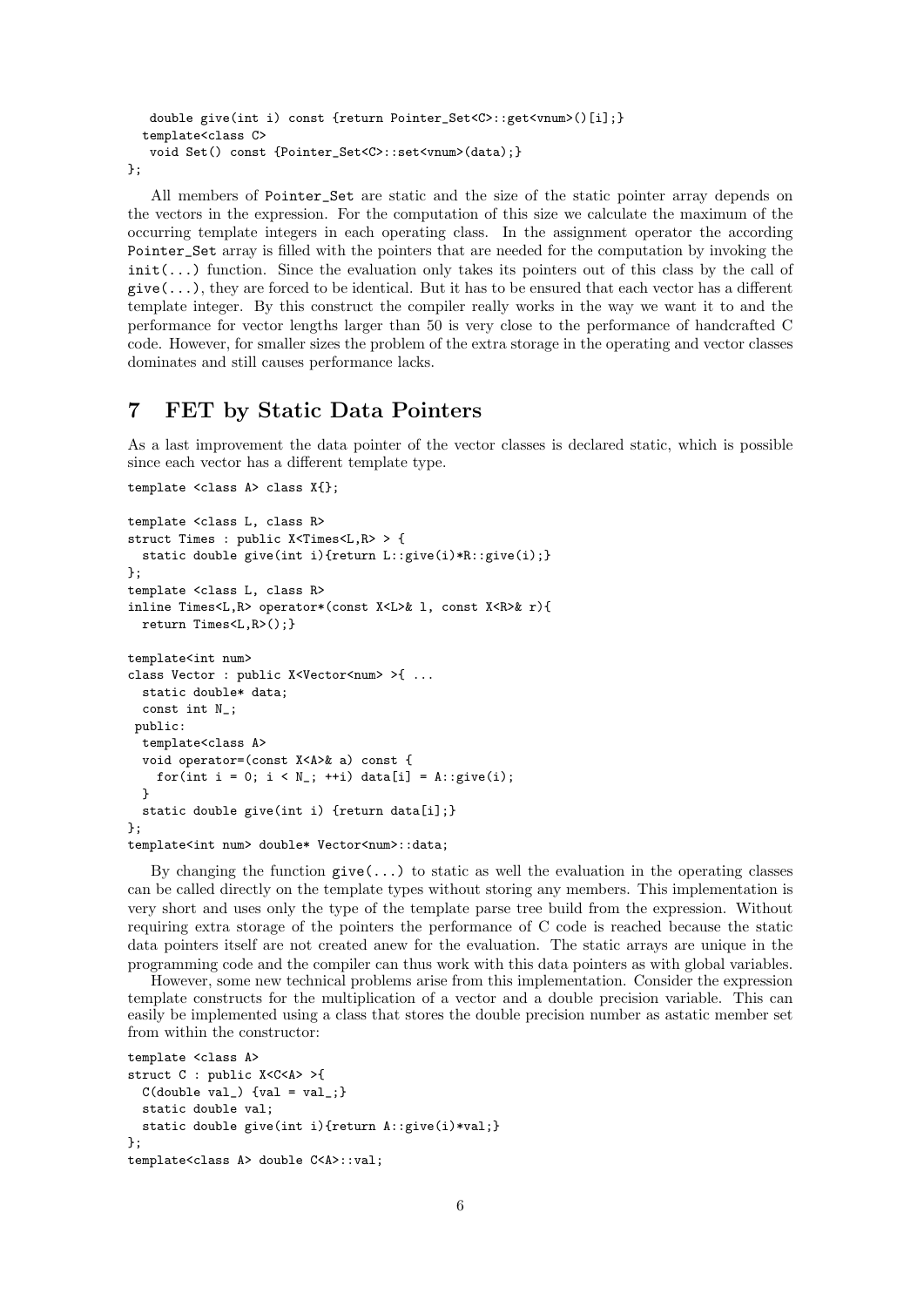The example  $\mathbf{b} = 2 \cdot \mathbf{a} * 3 \cdot \mathbf{a}$  will reveal the problem. We follow the template creation and the call for component i in the assignment operator in the class Vector. Since the type of  $2.*a$ equals 3.\*a, the static member is set only once and the computation yields an incorrect result.

```
Vector < 2 = 2 * a * 3 * a
          = C<Vector<1>>(2)*C<Vector<1>>(3)
          = Times<C<Vector<1>>,C<Vector<1>>>
Vector<2>::data[i] = Times<C<Vector<1>>,C<Vector<1>>>::give(i)
                   = C<Vector<1>>::give(i)*C<Vector<1>>::give(i)
                   = 2.*Vector<0>::data[i]*2.*Vector<0>::data[i]
```
A solution is to introduce an enumeration class to distinguish between the two double precision values, similar to the case of enumerated vectors. However, each double value in an expression must then be enumerated.

template <int i> struct C : public X<C<i>>>
{\dotsqrt{...};

# 8 Comparison of the Different Implementations

In the following we compare the four implementations of ET discussed above with the corresponding handcrafted C code. For the test cases illustrated in the two figures we have implemented the component-wise addition and multiplication of vectors. All codes were compiled with the Gnu  $g++$ compiler, version 3.3.3. The graphs show the time per iteration measured in seconds against the length of the used vectors, both axes with logarithmic scale. The first figure shows the computation



Figure 1: Performance Results on a Pentium 4 using the  $g$ ++ $-3.3.3$  compiler

of the expression  $a = b + c * d$  to present the improvements of FET even if vectors appear not repeatedly. For large vector lengths the performance of all implementations is the same. Only for small vector sizes they differ and the best ET approach to the C code is the static version. In the second figure we show a computation, where one vector occurs repeatedly:

#### a = a + a\*a + a\*a\*a + a\*a\*a\*a + a\*a\*a\*a\*a + a\*a\*a\*a\*a\*a + a\*a\*a\*a\*a\*a\*a

Here the FET implementations perform up to ten times faster than the classical implementations. Only for small vector sizes one can see the difference between the external storage of the pointers and the static version. As mentioned above vector machines are more sensitive with aliasing. However, as tested so far the FET implementations can be vectorized by compilers running on those computers. But the usage of FET on vector computers is still in research and is not discussed here.

# 9 Conclusions

Since ET have been in use for about eight years their problems discussed by Bassetti, Davis and Quinlan led to a break in the euphoria. Recognizing the problems the classical implementations